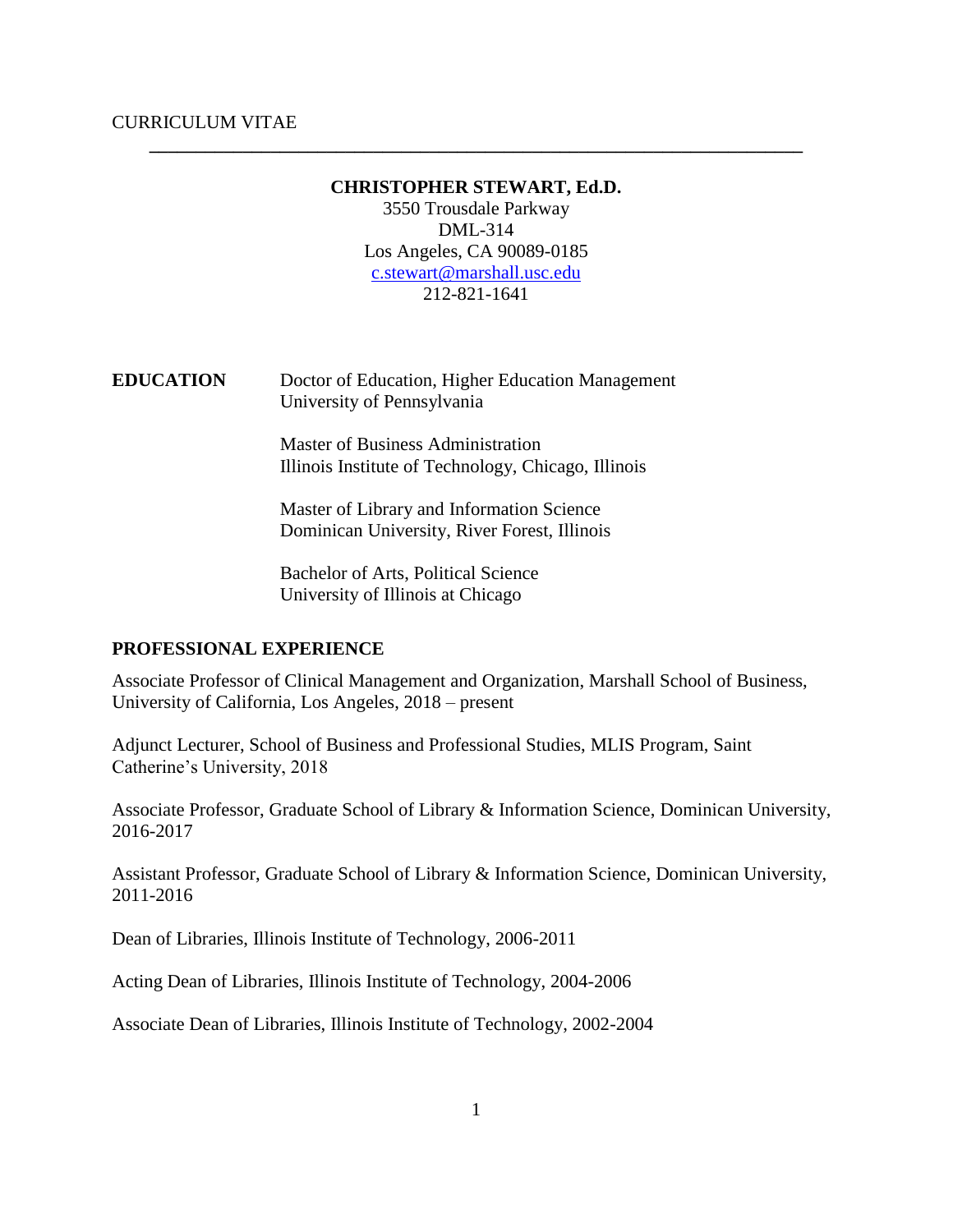Associate Dean for Library Technology, Paul V. Galvin Library, Illinois Institute of Technology, 2000-2002

Associate Director for Network Services, Paul V. Galvin Library, Illinois Institute of Technology, 1998-2000

Assistant Director for Network Services, Paul V. Galvin Library, Illinois Institute of Technology, 1996-1998

Network Services Manager, Paul V. Galvin Library, Illinois Institute of Technology, 1995-1996

## **TEACHING EXPERIENCE**

*Graduate School of Library & Information Science, Dominican University:* 

- LIS 701: Introduction to Library and Information Science
- LIS 770: Management of Library and Information Centers
- LIS 772: Academic Libraries
- LIS 779: Planning and Design of Library Space
- LIS 799: Practicum
- LIS 977: Advanced Seminar in Library Leadership (doctoral seminar)

*School of Business and Professional Studies, Saint Catherine's University*

MLIS 7010: Introduction to Library and Information Science

## **OTHER PROFESSIONAL EXPERIENCE**

*Editorial and publishing boards:*

- Editor-in-Chief, *World Libraries*, 2011- 2013
- *Journal of Academic Librarianship:*
	- Editorial Board, 2012-2017
	- Column Editor, "Metrics," *Journal of Academic Librarianship***,** 2009-2011
	- Column Editor, "Case Studies," *Journal of Academic Librarianship***,** 2012-2017

## *Consulting (selected):*

*City University of New York (CUNY),* New York, NY. Devised framework of institutional data for analysis (in consultation with Dean of Library and Information Services) and conducted a descriptive analysis of CUNY's graduate schools, senior colleges, and community colleges, as well as group of peer institutions for each CUNY campus (2017).

*University of Colorado, Boulder* (with Gensler Architects). Space planning consultant for major renovation of William White Business Library, part of a \$40,000,000 Business and Engineering Schools expansion on the university's flagship campus. Inform program, conceptual, and schematic design phases of project (2017-2018).

*Monmouth University*, West Long Branch, NJ. Conducted strategic review and assessment of Monmouth University's Library. This assessment included Library operational and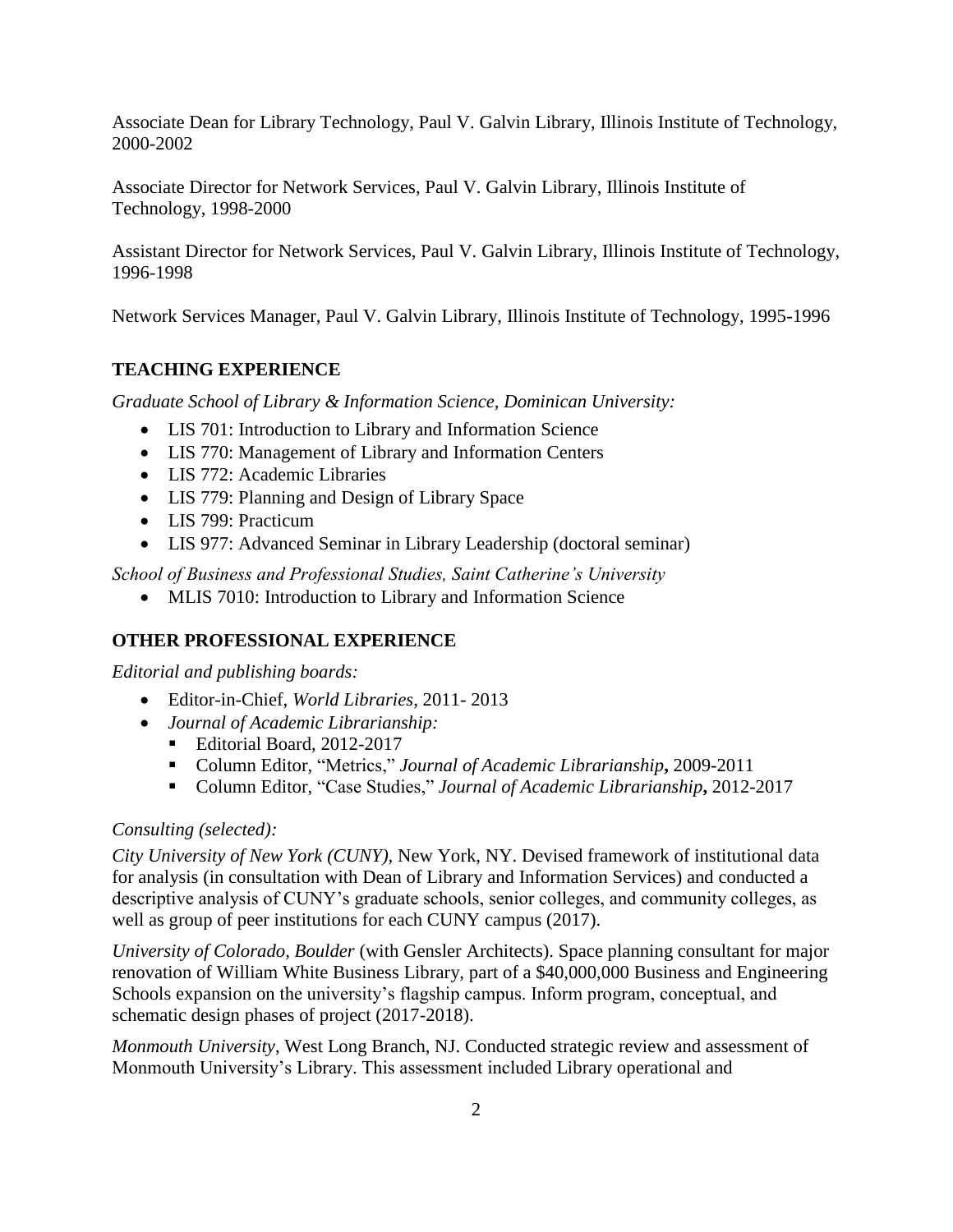organizational effectiveness, mission, and the current and future role of the Library within the University organization (2014).

*University of Pennsylvania, Graduate School of Education, Nazarbayev Intellectual Schools, Kazakhstan*. Leadership Development Program. Led discussions and seminars on library space planning and design, with an emphasis on the relationship between the school library space and student learning (2012, 2013).

*Connecticut College*, New London, CT. Charles E. Shain Library Renovation. Conducted review and analysis of proposed library renovation schemes against current and emerging standards and best practices for academic library space (2012).

*Columbia College*, Chicago, IL. Library Program Review. Program review of library technology, facilities, collections, personnel/organization, and communication (2010).

## **UNIVERSITY AND DEPARTMENTAL SERVICE**

*Dominican University:*

- Course Evaluation Revision Task Force, 2016 2017
- Borra Technology Scholar, 2015
- Institutional Review Board (IRB),  $2012 2017$
- Organizing Committee, Graduate School of Social Work 7th Annual African-American Latino Social Work Symposium, 2014

*Dominican University, School of Information Studies:*

- Admissions Committee, 2014-2017
- Lecture Committee, 2014-2017
- Editor-in-Chief, *World Libraries*, 2011-2013
- Ph.D. Advisory Committee, 2011-2014
- Information Technology Committee, 2011-2014
- GSLIS Advisory Board, 2010-2011.
- GSLIS Alumni Council, 2004-2010:
	- Chair, 2006-2009
- Ad hoc committees and focus groups for re-accreditation, 2005-2008, 2009

*Dissertation Committees:*

- We're Listening: Deafness and the Public Library -- A Phenomenological Approach to Understanding the Public Library Experience of Children Who are Deaf. Duarte, Guillermina (2012-2013).
- A Semiotic Analysis Fictional Librarians. Vega, Robert (2014-2015).

## *Illinois Institute of Technology:*

• Facilities Planning Update Committee, 2010-2011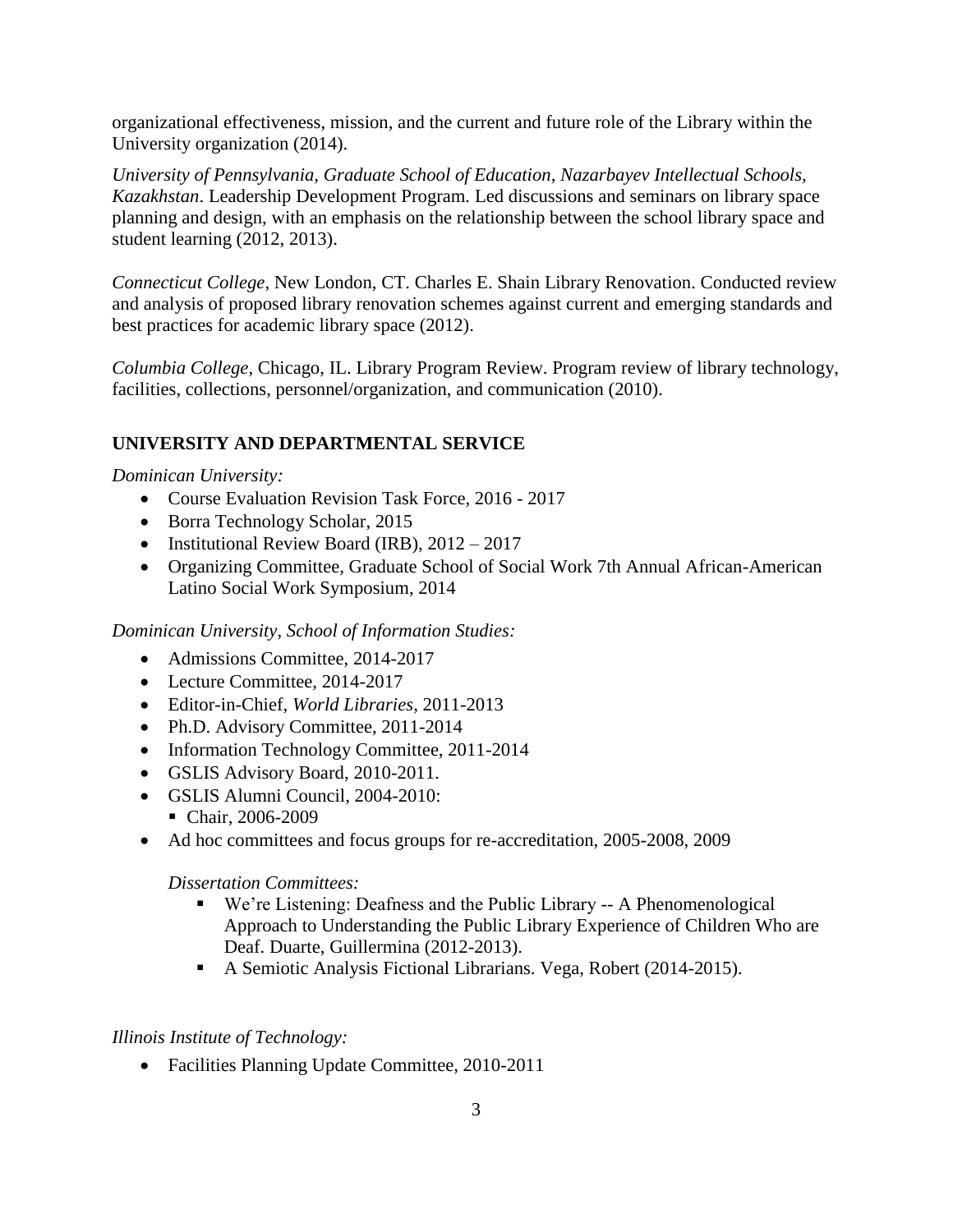- Architectural & Recognition Review Committee, 2009 -2011
- Retention and Student Life Task Force, 2008-2011
- Student Services Task Force, 2008-2011
- Collens Scholars Advisory Committee, 2007 to 2009, Co-chair, 2007-2008
- University Faculty Council Library Committee, 2006-2011
- Presidential Search Staff Subcommittee, 2006-2007
- Institutional Planning Committee, 2005-2006
- Accreditation Self-Study Working Committee, 2005-2006
- University Technology Accreditation Subcommittee, Co-chair, 2005-2006
- Academic Preparedness and Engagement Subcommittee, 2005-2006
- University Research Council, 2004-2006
- art@iit Committee, 2004-2010
- Administrative Committee for IIT Online, 1999-2000

## *Illinois Institute of Technology Libraries:*

- University Archives Advisory Committee, 2005-2011
- Library Leadership Council, Chair, 2004-2011
- Graham Resource Center Committee, 2004-2011
- Strategic Planning Committees, 1996, 2001, 2006
- Numerous search committees as member or chair, 1995-2011

## **PROFESSIONAL SERVICE**

- American Library Association, Library Leadership & Management Association (LLAMA):
	- Architecture for Public Libraries Committee. 2018-present
	- Buildings and Equipment Section (BES), Chair, 2016-2017
	- Buildings and Equipment Section (BES), Executive Committee, 2016-2017
	- Buildings and Equipment Section (BES), Vice-Chair/Chair-Elect, 2015-present
	- BES Functional Space Requirements Committee, 2014-present
	- Board of Directors, 2010-2012
	- **Treasurer, 2010-2012**
	- Buildings for College and University Libraries Committee, 2010 to present. Chair, 2012-2014
	- Development Task Force, 2010-2012
	- Budget and Finance Committee, 2008-2010
	- Buildings and Equipment Section Discussion Group, 2008-present
- American Library Association, Association of College and Research Libraries:
	- ACRL/LLAMA Interdivisional Committee on Building Resources, 2014 2017
	- Doctoral Dissertation Fellowship Committee, 2010-2012. Chair, 2012.
	- Doctoral Dissertation Fellowship Committee, 2010-2012. Chair, 2012.
	- Value of Academic Libraries Research Agenda forum (invited participant), Anaheim,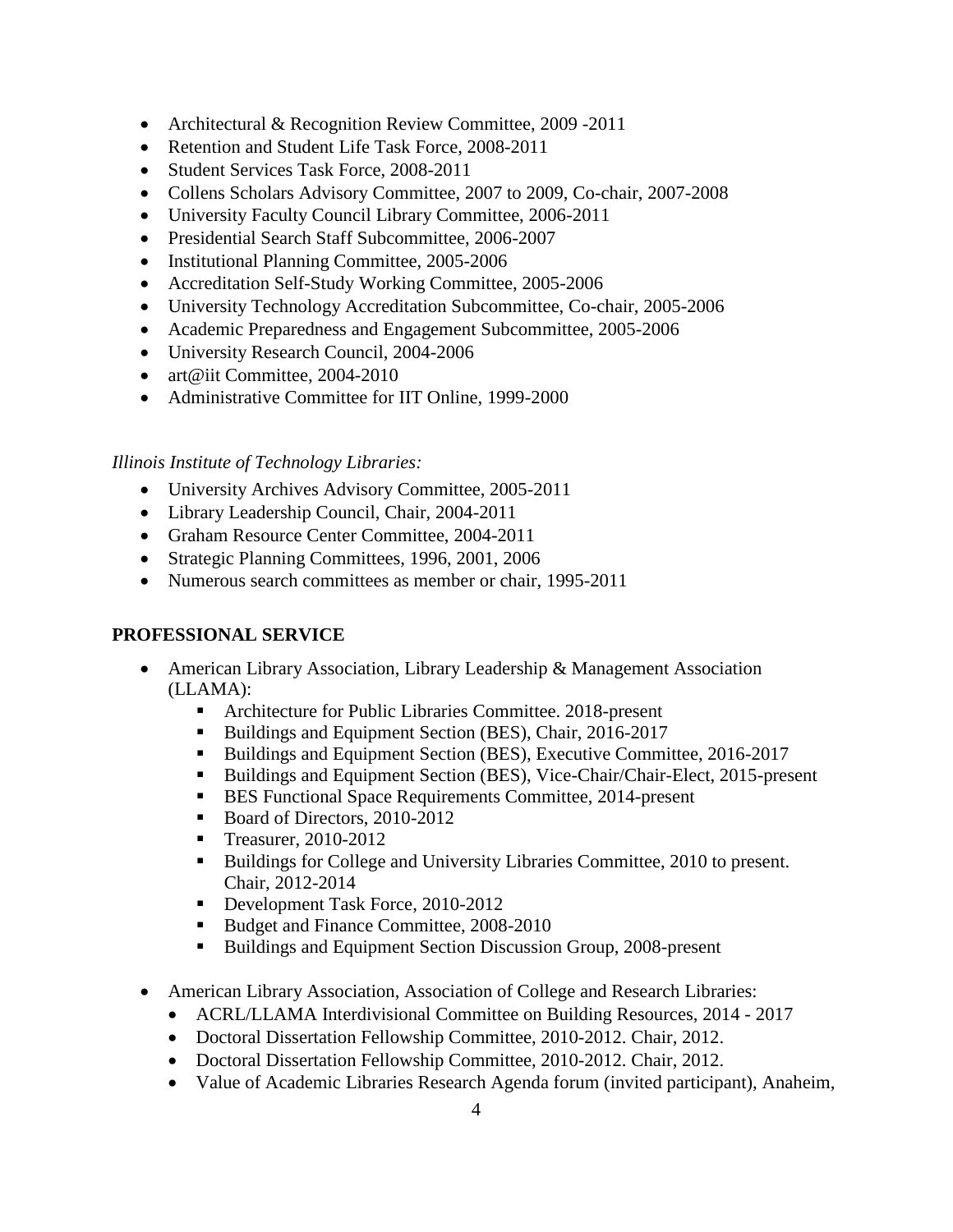California, June 21, 2012.

- American Library Association, Young Adult Library Services Organization (YALSA) Outstanding Books for the College Bound Committee, 2012-2013
- American Library Association, Office for Information Technology Policy. America's Libraries for the 21st Century Subcommittee, 2011 – 2017.
- Black Metropolis Research Consortium:
	- Board of Directors,  $2006 2015$
	- Secretary,  $2013 2015$
	- Treasurer, 2008-2010; 2011-2012
	- Chair, Access Committee, 2007-2010
	- Board Nomination Committee, 2009
- Consortium of Academic and Research Libraries in Illinois:
	- Grants Reviewer, Collections Enhancement Awards Program, 2009
- Dominican University, Graduate School of Library & Information Science:
	- Advisory Board, 2010-2011
	- Alumni Council, 2004 to 2010; Chair, 2006-2009
	- Strategic Planning Committee for Doctoral Program, 2008-2009
	- Ad hoc committees and focus groups for re-accreditation, 2005-2008, 2009
- Evanston (IL) Public Library Board of Trustees:
	- President, 2008-2009, 2010-2011
	- Vice-president, 2006-2008
	- **Library Director Search Committee, 2008**
	- Trustee, 2005-2011
	- Fund for Excellence Committee,  $2005 2014$ .
- Guild Complex (Chicago, IL): Board of Directors, 1998-2005
- Illinois Association of College and Research Libraries:
	- o 2012 Conference Planning Committee, 2011
	- o Awards Committee, 2011
- Illinois Cooperative Collection Management Program: o Grants Reviewer, 2004-2005
- Illinois Library Association: ILA *Reporter* Advisory Committee, 2010-2011 Intellectual Freedom Committee, 2009-2010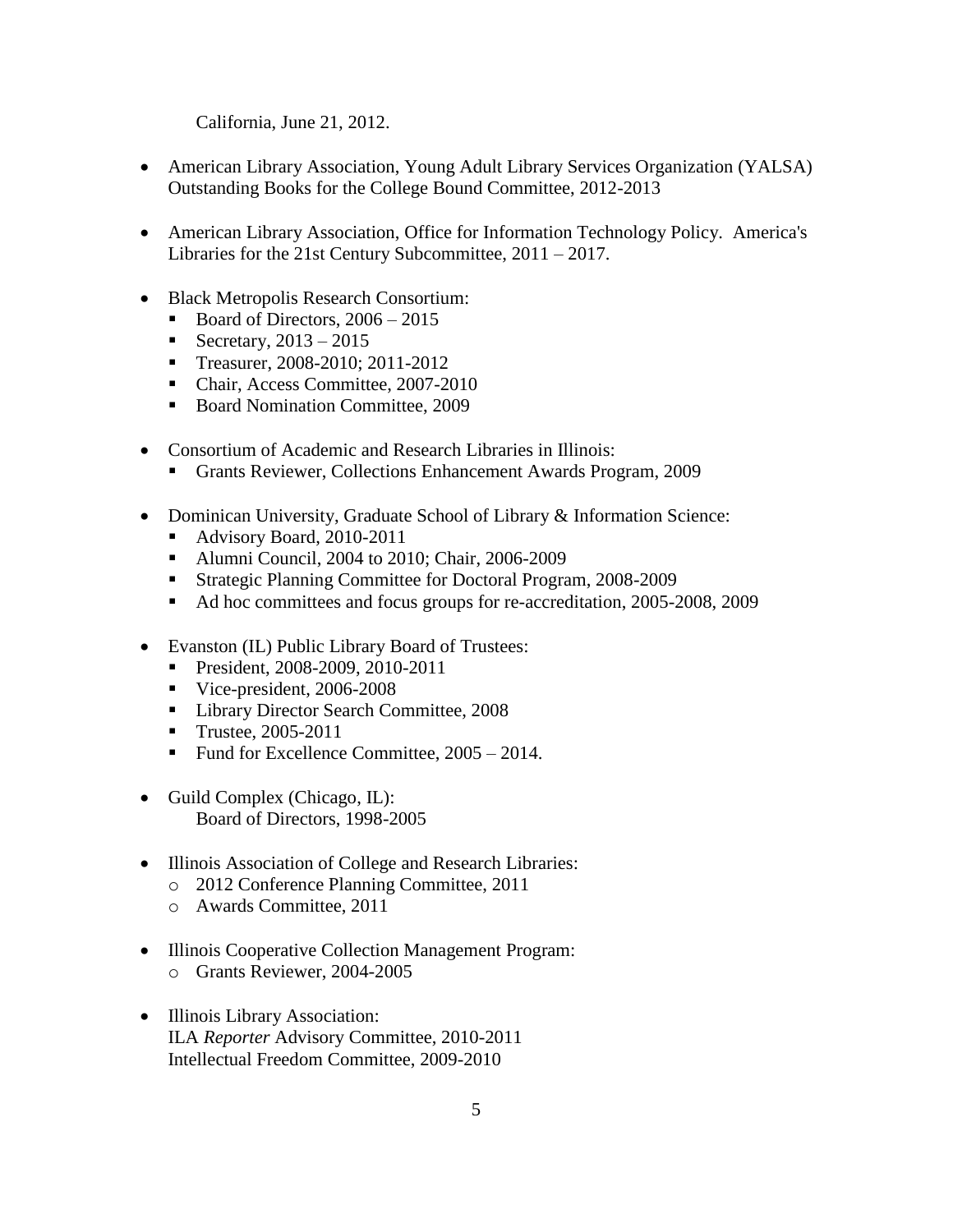- Illinois Library Computer Systems Organization, Systems Assessment Task Force 1999-2003
- Illinois State Library, Technology and Telecommunications Working Group, 1999-2003
- International Association of Technological University Libraries, 2010 Annual Conference Organizing Committee, 2009
- Institute of Museum and Library Services:
	- The Laura Bush 21st Century Librarian Program, Technical Field Review Panel, Master's Category, 2012
	- The Laura Bush 21st Century Librarian Program, Technical Field Review Panel, Early Career Development Category, 2012
- Library Partnership Trust:
	- Board of Directors, 2007-2009
	- Secretary, 2007-2009
- Metropolitan Library System (Chicago, IL):
	- Awards Selection Committee, 2010
	- **Academic Advisory Committee, 2006-2010**
	- Board Nomination Committee, 2007
- North Suburban Library System (IL):
	- Board of Directors, 2006-2010
	- Vice-president, 2009-2010
	- Treasurer, 2007-2009
	- **Management Affairs Committee, 2006-2010**
	- Chair, 2009-2010
	- Chair, Finance Committee, 2007-2009
	- Rules Committee, 2010
- "Re-think it: Libraries for a New Age," Grand Valley State University, Conference Planning Committee, 2015

## **PROFESSIONAL AFFILIATIONS**

- Association for Library and Information Science Education
- American Library Association
- Association of College and Research Libraries
- Library Leadership & Management Association
- Minnesota Library Association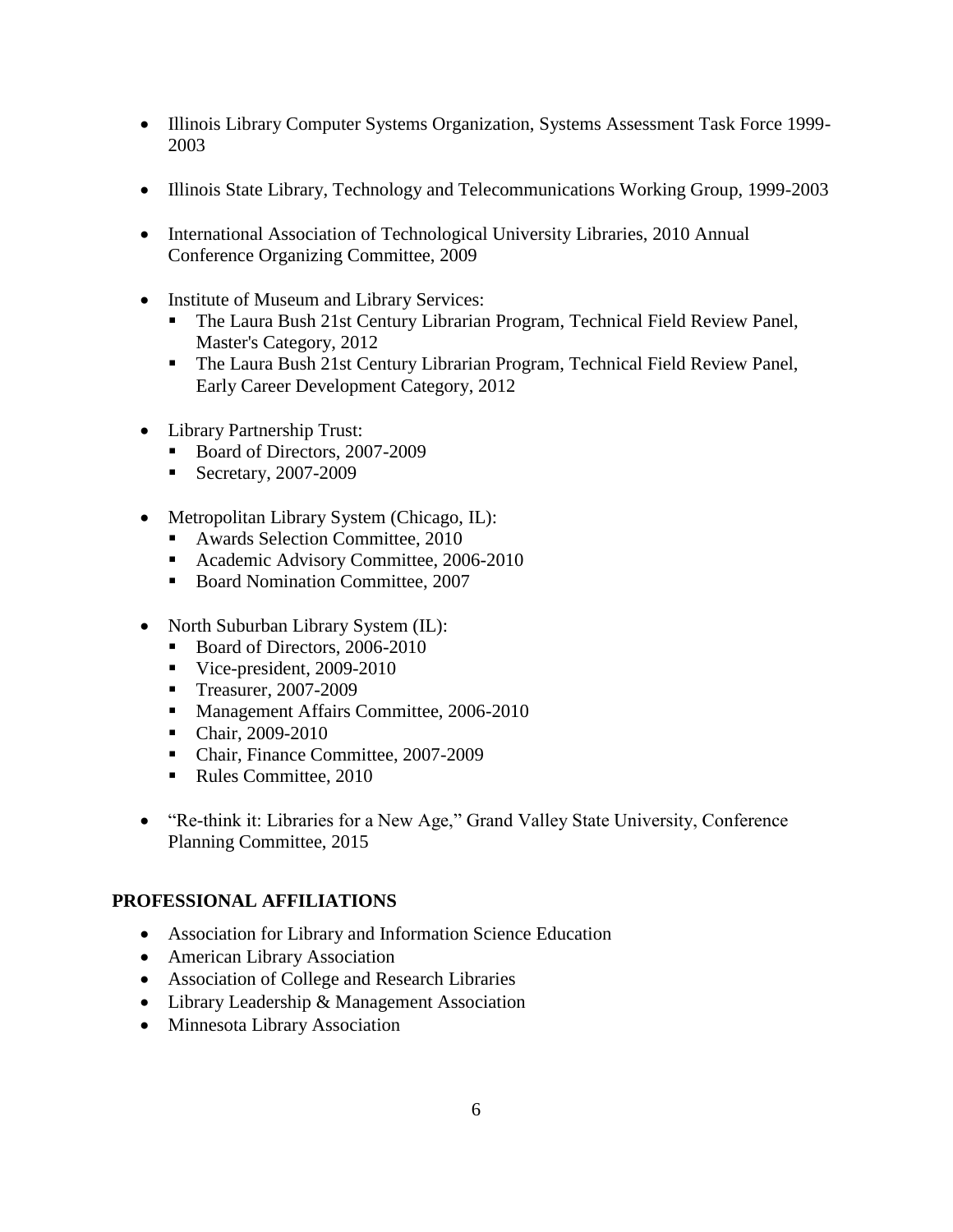### **PUBLICATIONS AND PRESENTATIONS**

### *Books:*

Stewart, C. (2010). *The Academic Library in the Digital Age: A Study of Construction, Planning, and Design of New Library Space*. Chicago: American Library Association.

#### *Articles and Reports:*

Stewart, C (2017). What We Talk About When We Talk About Leadership: A Review of Research of Practice on Library Leadership in the 21st Century*. Library Leadership & Management, 32* (1).

Stewart, C (2016). Divided Attentions at Loring Tech. *Journal of Academic Librarianship, 41 (5),* 700-703.

Stewart, C. (2015). *Building with Purpose: A Quantitative Overview and Analysis of New U.S. Academic Library Construction, 2000-2014*. Chicago: Association of College and Research Libraries.

Stewart, C. (2013). A Global Community (Editorial). *World Libraries, 20 (1).*

Stewart, C. (2012). An Overview of ACRLMetrics, Part II: Using NCES and IPEDs Data. *Journal of Academic Librarianship, 36 (6)*, 342-345. Stewart, C. (2012). Creativity in Challenging Times (Editorial). *World Libraries, 20 (1)*.

Stewart, C. (2011). An Overview of ACRLMetrics. *Journal of Academic Librarianship, 37 (1)*, 73-76.

Stewart, C. (2011). Building Measurements: Assessing Success of the Library's Changing Physical Space. *Journal of Academic Librarianship, 37 (6)*, 539-541.

Stewart, C. (2011). Keeping Track of it all: The Challenge of Measuring Digital Resource Usage. *Journal of Academic Librarianship, 37 (2)*, 174-176.

Stewart, C. (2011). Measuring Information Literacy: Beyond the Case Study. *Journal of Academic Librarianship, 37 (3)*, 270-272.

Stewart, C. (2011). The Next Chapter: Measuring the Pace of Change for Print Monograph Collections. *Journal of Academic Librarianship, 37 (4)*, 366-57.

Stewart, C. (2011). Whither Metrics, Part II. Tools for Assessing Publication Impact of Academic Library Practitioners. *Journal of Academic Librarianship, 37 (5)*, 445-448.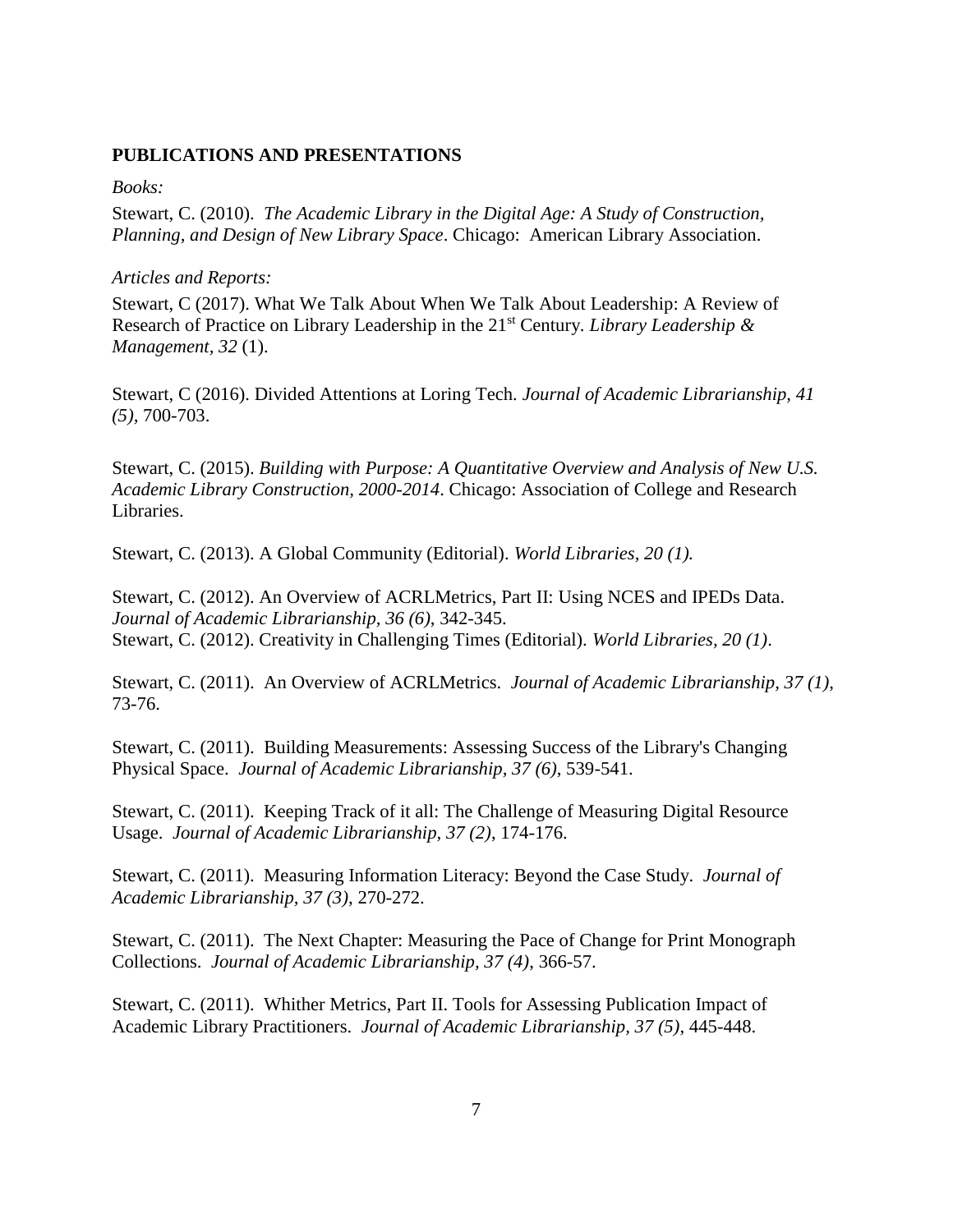Stewart, C. (2010). Half Empty or Half Full? Staffing Trends in Academic Libraries at U.S. Research Universities, 2000-2008. *Journal of Academic Librarianship, 36 (5)*, 394-400. Stewart, C. (2010). An Overview of Distance Learning at Illinois Colleges and Universities. *Illinois Library Association Reporter, 28 (1)*, 8-9.

Stewart, C. (2010). Whither Metrics, Cont.: Assessing Publication Output of Academic Library Practitioners Across Different Types of Institutions. *Journal of Academic Librarianship, 36 (6)*, 546-48.

Stewart, C. (2010). Whither Metrics? Tools for Assessing Publication Impact of Academic Library Practitioners. *Journal of Academic Librarianship, 36 (5)*, 449-453.

Stewart, C. (2009). Issues for South African Academic Libraries in the Post-Apartheid Era: A Review of Selected Literature. *World Libraries, 17 (9)*.

Wastawy, S. F., Uth, C. W., & Stewart, C. (2004). Learning Communities: An Investigative Study into Their Impact on Library Services. *Science & Technology Libraries, 24 (3/4)*, 327- 374.

Uth, Charles, W., Elbaz, S., Stewart, C., Bravender, H., & Griffin, L. (2001). University Community Outreach for Developing Information Skills on the South Side of Chicago. *Illinois Libraries, 83 (3)*, 15-36.

#### *Proceedings:*

Elbaz, S. W. & Stewart, C. (2002). We are all the Webmaster: New Models for Building the Library Website. *International Association of Technological University Libraries Annual Conference*.

Stewart, C. & Elbaz, S. W. (1999). Beyond Client/Server, Centralizing Networks with Thin-Client Technologies: A Cost Effective Approach for Academic Libraries. *CUMREC*.

Elbaz, S. W. & Stewart, C. (1999). Breaking Through the Cost Paradigm with Thin-Client Technology. *International Association of Technological University Libraries Annual Conference*.

### *Thesis:*

*The Academic Library Building in the Digital Age: A Study of New Library Construction and Planning, Design, and Use of New Library Space*, Unpublished Doctoral Dissertation, University of Pennsylvania, Graduate School of Education, 2009.

#### *Invited Papers, Panels, and Presentations:*

"Re-think it: Libraries for a New Age," Grand Valley State University, Allendale, Michigan, August 10-12, 2015 (closing panel).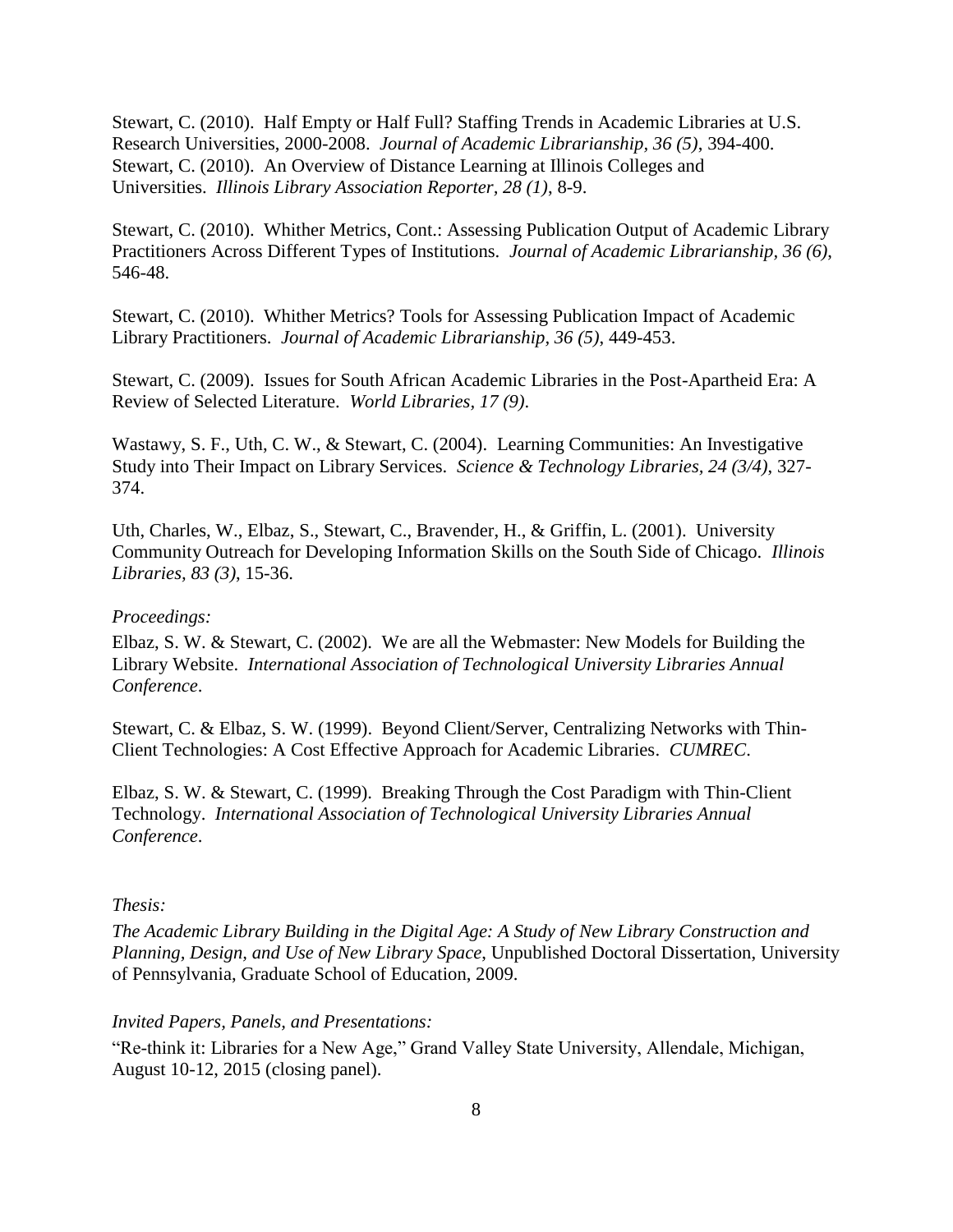"Library Space Planning Themes in the Digital Age," American Library Association Annual Conference, Las Vegas, NV, June 29, 2014.

"It Starts When You Walk in the Door: A Research Approach to Understanding the YA Experience in the Physical Library Space," Association for Library and Information Science Education Annual Conference, Philadelphia, PA, March 22, 2014.

"Through or Around? Scientific Research Data and the Institutional Repository," XI International Conference on University Libraries, Universidad Nacional Autónoma de México (UNAM), Mexico City, Mexico, November 6, 2013.

"Where We Work is How We Work: Considerations for Library Staff Environments in a Rapidly Changing Profession," American Library Association Annual Conference, Chicago, IL, July 1, 2013.

"Dialogues with Gensler: Open Source Student Spaces - Urban Spaces as Student Study Spaces," Chicago, Illinois, March 21, 2013 (panelist).

"An Overview of ACRL*Metrics* Using NCES and IPEDs Data," ACRL*Metrics* User Group Meeting, American Library Association Annual Conference, Seattle, Washington, January 26, 2013.

"Adrift, or Setting a New Course? The Future of the Library Building in the Post-Print Era," Midwest Collaborative for Library Services: eBooks & Libraries Series Part 2 - Do Buildings Matter? The Impact of eResources on Bricks & Mortar, Fort Wayne, Indiana, October 26, 2012 (keynote address).

"Gensler Architecture 2013 Research Initiative: Mapping the Future of the Academic Library," Chicago, Illinois, December 3, 2012 (panelist).

"Archival Allies," Black Metropolis Research Consortium, *Full Exposure: Archives and Community Collaboration* conference, Chicago, Illinois, October 24, 2011 (panelist).

"For Paying Customers Only? Community Access at Urban Academic Libraries," eChicago Annual Community Informatics Symposium, September 9, 2011 (panel chair and moderator).

"The 21<sup>st</sup> Century Academic Library Building: a Forum on Recent Planning, Design, and Construction of New Library Space," American Library Association Annual Conference, New Orleans, Louisiana, June 26, 2011.

"Voices of the Holocaust, Earliest Interviews of Concentration Camp Survivors," World Federation of Jewish Child Survivors of the Holocaust Conference, Skokie, Illinois, November 7, 2010.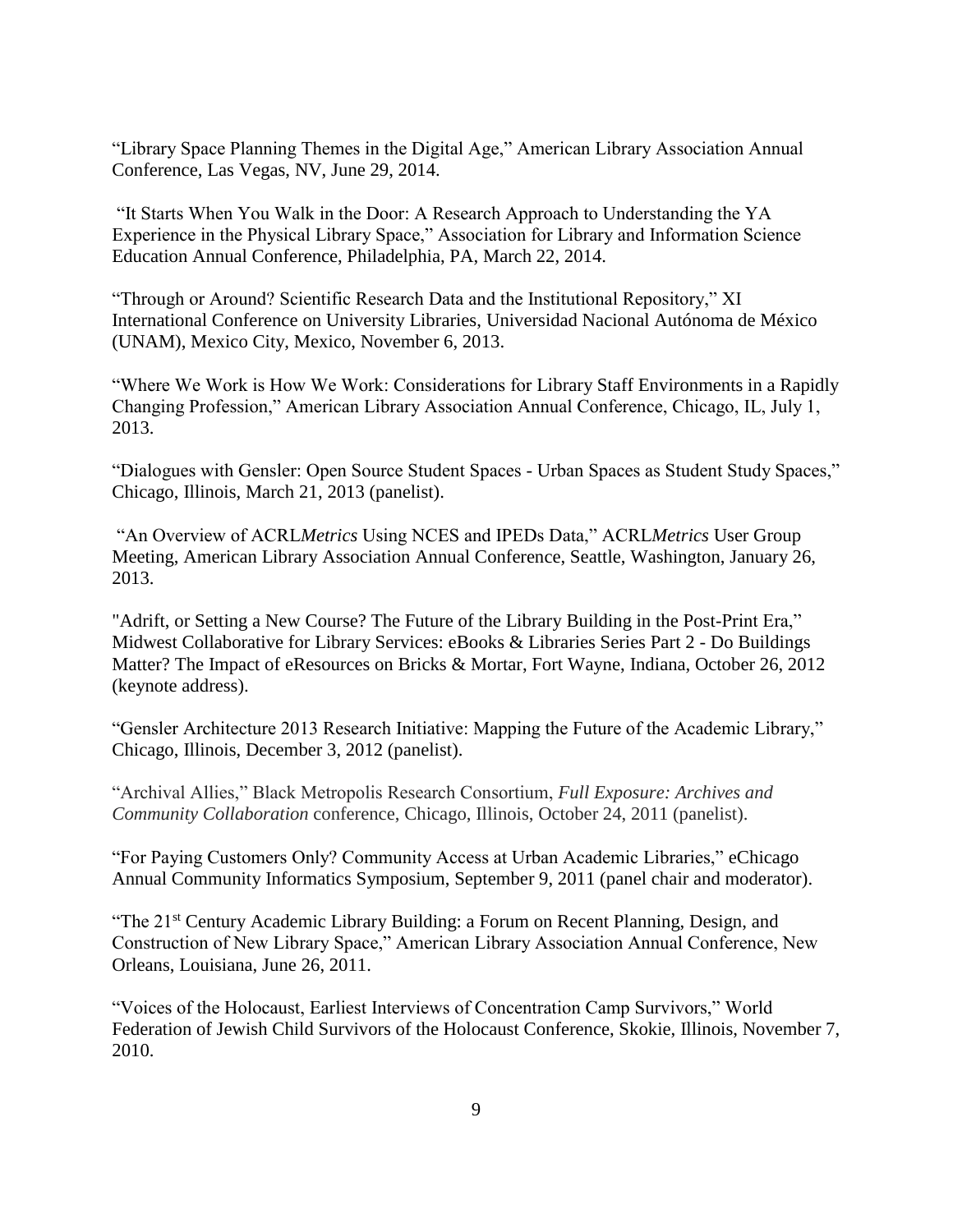"Voices of the Holocaust Project," Skokie Public Library, Skokie, Illinois, November 4, 2010. "The Role of the Institutional Repository in Digital Preservation," Consortium of Academic Libraries in Illinois, Digital Collections User Group Forum, Champaign, Illinois, July 21, 2009.

"IIT's Voices of the Holocaust Project," Annual Convention of the Association of Jewish Libraries, Chicago, Illinois, July 7, 2009.

Invited panelist, "The Future of Libraries in Higher Education" LOEX (Library Orientation Exchange), Oak Brook, Illinois, May 3, 2008.

"Marketing Strategies for Academic Libraries" North Suburban Library System Academic Library Marketing Roundtable, Wheeling, Illinois, January 7, 2008.

"Managing Change," Aspirations, Realities and Opportunities: An Interactive Conversation Conference (DuPage Library System, Metropolitan Library System, North Suburban Library System, and the Special Libraries Association Illinois Chapter Conference) Wheeling, Illinois, November 2, 2007.

"Using Assessment Data to Improve Library Services," Annual Conference of the Illinois Library Association, Springfield, Illinois, October 10, 2007.

"Making the Most of Your Message, Marketing Strategies for Academic Libraries," Annual Conference of the Illinois Library Association, Springfield, Illinois, October 11, 2007.

"Opportunity is Everywhere: Making the Most of the Changing Library Workplace," Dominican University Graduate School of Library and Information Science Shape Shifters and Change Masters Conference, River Forest, Illinois, March 2, 2007.

"We are all the Webmaster: New Models for Building the Library Website," International Association of Technological University Libraries Annual Conference, Kansas City, Missouri, June 4, 2002.

"Defining Differences: Reclaiming the Library's Market in Today's Dot Com World," International Association of Technological University Libraries Annual Conference, Delft, the Netherlands, May 28, 2001.

"Breaking Through the Cost Paradigm with Thin-Client Technology," International Association of Technological University Libraries Annual Conference, Chania, Greece, May 20, 1999.

"Beyond Client/Server, Centralizing Networks with Thin-Client Technologies: A Cost- Effective Approach for Academic Libraries," CUMREC Annual Conference, San Antonio, Texas, May 10, 1999.

"Moving Beyond the Initial Network Infrastructure: Planning Network Growth to Meet User Demands," Illinois Library Association Annual Conference, Springfield, Illinois, October 23,